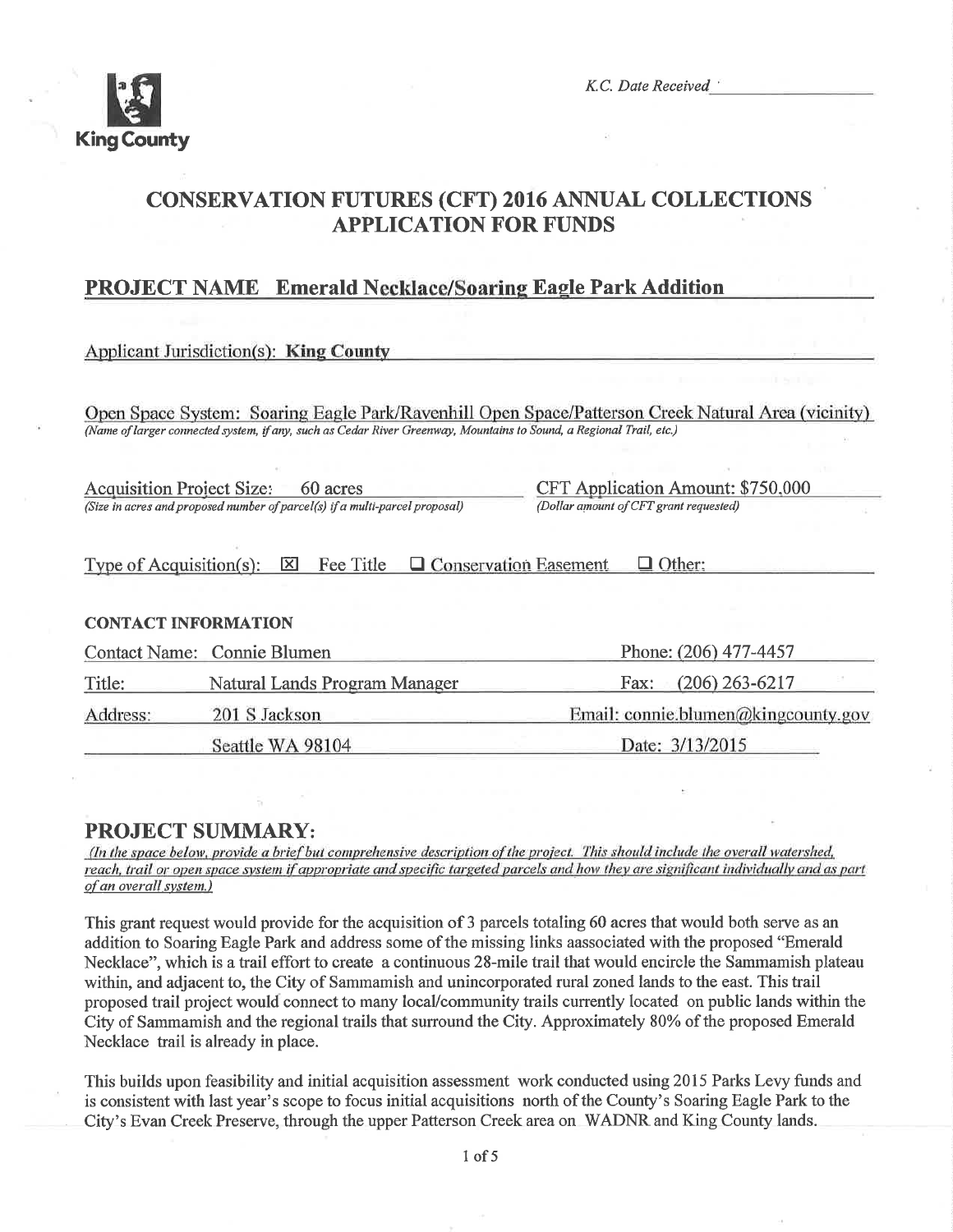This project involves a partnership between King County, the City of Sammamish, Sammamish Friends, Issaquah Alps Trail Club and the Mountains to Sound Greenway. This proposal would add to a set of existing trails (involving a combination of backcountry and regional trails and sidewalk/roadside linkages) that already ring much of the Sammamish Plateau.

### 1. OPEN SPACE RESOURCES

Please review the attached evaluation criteria. For the proposed acquisition parcel(s), please mark those criteria that apply and thoroughly, yet succinctly, describe in the space below how the proposed acquisition satisfies each marked criteria. Please clearly describe how these criteria might be met at a landscape level, and how they apply to individual parcels. If restoration is part of the plan, please briefly descríbe the current condition and the hoped for restored condition that is the goal of the acquisition.

- $\boxtimes$  A. Wildlife habitat or rare plant reserve  $\Box$  E. Historic/cultural resources  $\Box$  E. Urban passive-use natural  $\Box$  F. Urban passive-use natural
- 
- 
- 
- $\boxtimes$  B. Salmon habitat and aquatic resources  $\Box$  F. Urban passive-use natural area/greenbelt  $\boxtimes$  C. Scenic resources  $\boxtimes$  G. Park/open space or natural corridor addit
	-
- 
- E C. Scenic resources<br>
E G. Park/open space or natural corridor addition<br>
E G. Park/open space or natural corridor addition<br>
E H. Passive recreation opportunity/unmet needs
	- ETH. Passive recreation opportunity/unmet needs

#### A. Wildlife habitat or rare plant reserve

The Wildlife Habitat Network as designated in the King County Comprehensive Plan (KCCP) runs through, and adjacent to, alarge majority of public lands located within the Emerald Necklace coridôr, including King County's Patterson Creek Natural Area, and Soaring Eagle, Grand Ridge and Duthie Hill Parks. Wildlife habitat networks are made of natural vegetation linking priority species wildlife habitat with critical areas, their buffers, trails and parks/open space. Conservation of more lands within the project corridor would conserve more segments of the Wildlife Network and decrease fragmentation consistent with KCCP Policy E-410,

The wildlife inhabiting the target area is typical of west side mature second growth forest habitats and thus includes avariety of migratory and resident birds, mammals, amphibians and fish. Species known to use this general area include: black bear, cougar, coyote, bobcat, mule deer, raccoon, mountain beaver, barred owls, pileated woodpecker, Pacific tree frog, Pacific giant salamander and red-legged frogs. These are Species of Local Importance as designated in KCCP Policy E-436.

#### B. Salmon habitat or aquatic resources

The streams originating in Sammamish and traversing sections of the Emerald Necklace are major spawning areas for the Lake Sammamish native kokanee population. The project focus area (and much of the existing trail corridor area) lies primarily within the Patterson Creek basin system which supports coho, Chinook, steelhead/rainbow and cutthroat trout. Patterson Creek is an important tributary to the Snoqualmie River with is part of the Snohomish Basin (WRLA 7). According to estimates from the WA ST Dept. of Fish and Wildlife, Patterson Creek accounts for I5%o of the total coho salmon production in the Snoqualmie Watershed (WRIA 7). Portions of the target project area also lie within the Evans Creek, a sub area of Bear Creek Basin; it is considered a "satellite" area for chinook salmon in which chinook are present most years but are less abundant than in core areas. Evans Creek is home to chinook as well as substantial populations of coho and sockeye salmon.

The parcels include an intact wetland and the headwaters of Tributary 0383 that feeds into Patterson Creek. The wetlands are surrounded but intact native forests with minimal invasive plants. The wetlands have some current degradation caused reed canary grass. Tributary 0383 is home to Steelhead Trout listed as threatened under ESA as well as coho salmon. Steelhead Trout have been found on the target parcels up to the ponds where there is a naturally formed beaver dam. Protection of the forest and wetlands on these parcels will protect hydrology and sediment processes downstream for threatened Chinook and steelhead trout in Patterson Creek.

The Snohomish River Basin Salmon Conservation Plan calls for "preservation and restoration of hydrologic and sediment processes," as the highest priority actions in this area. This means protection and restoration of wetlands and forest cover are the most important actions in the Patterson Creek subbasin.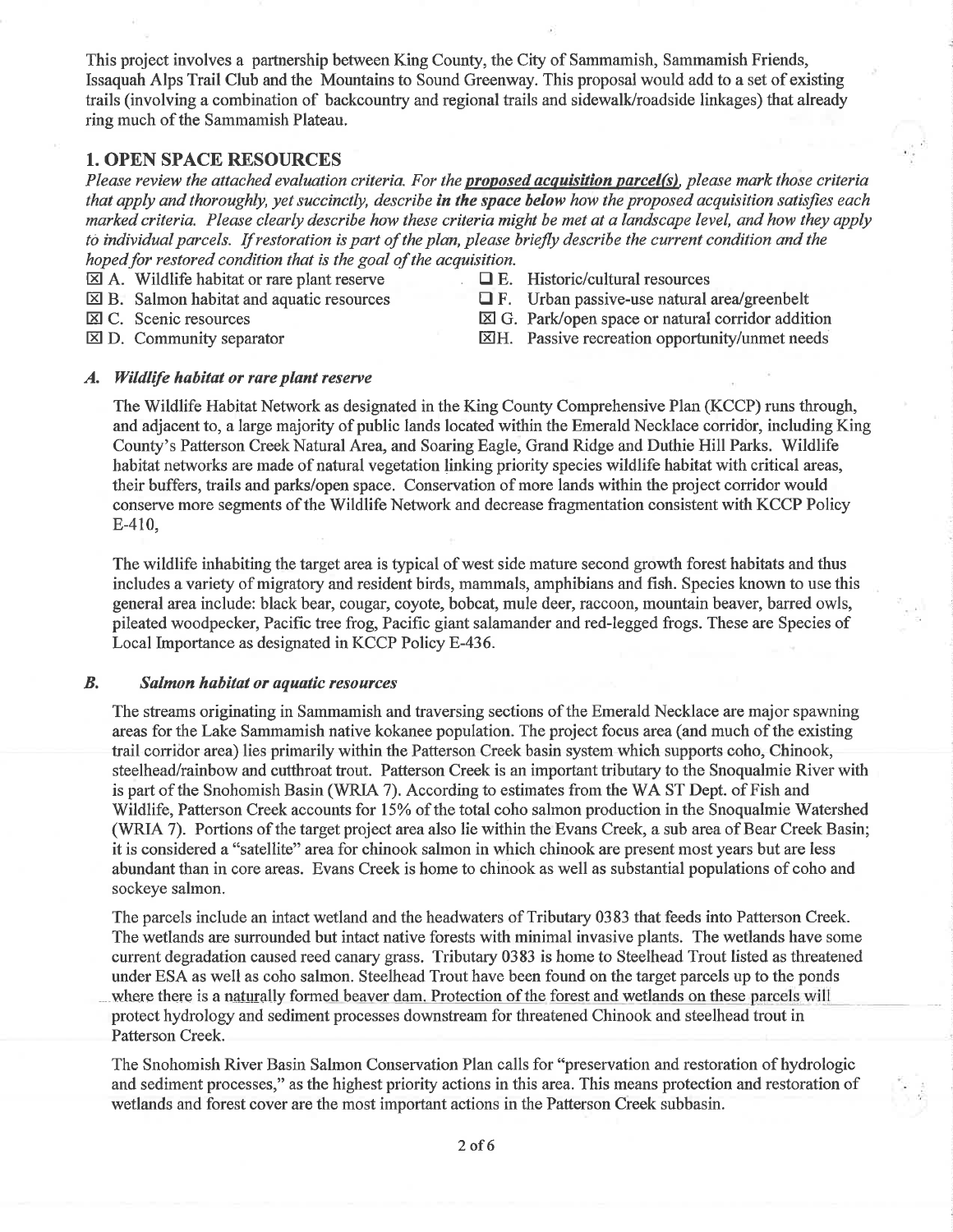#### C. Sceníc resources

The Emerald Necklace corridor is an integral part of the Mountains to Sound Greenway (MTSG) and adding linkages to these would be consistent with MTSG's goal of protecting open space lands within the Greenway's boundaries. In addition, the target parcels provide panoramic views of the valley and Cascade foothills and mountains to the east.

#### D. Communíty sepørator

Conservation of lands within the project area will contribute to achieving a contiguous greenbelt and urban separator between the City of Sammamish and rural unincorporated King County along the designated urban growth boundary,, adding to the large acreage of largely connected King County Park lands that provide a visual and functional separation between the development of Issaquah, Sammamish, Fall City, and Preston; and other public lands within rural King County and along the I-90 corridor..

#### G. Park/open space or natural corridor addition

These target parcels could create additions and connections to: King County's Ravenhill Open Space site (26 acres): Soaring Eagle Park (600 acres), Patterson Creek Natural Area (205 acres); land currently owned by WA ST Dept. of Natural Resources (approx. 180 acres) as well as the City of Sammamish's Beaver Lake Preserve (67 acres). Most of the WADNR land is slated to be acquired by the county in the near future, The lands lie within the Patterson Creek Basin of the Snoqualmie Watershed; described as a strategic open space focus area in the King County 2010 Parks/Open Space Plan. Lastly, much of the Emerald Necklace trail corridor is within the proposed King County Regional Trail corridor segment identified as the East Plateau Trail; other future linkages would connect to the existing East Lake Sammamish Regional Trail.

#### H. Passive recreation opportunity/unmet needs:

Lands conserved under this Emerald Necklace project proposal would allow for an extension of the existing trail system, mostly under public ownership. Soaring Eagle Park currently contains approximately 12 miles of backcountry trails used by equestrians, hikers, runners, and mountain bikers. Beaver Lake Preserve contains another 12 miles of trails. The City of Sammamish's population is approximately 50,000 and the City of Issaquah's is about 32,000;, thus the proposed Emerald Necklace trail system would serve as a multifaceted trail system surrounding afairly extensive urban core as well as serve as a regional attraction that has easy access along the I-90 corridor, making it accessible to over 1 million people.

#### 2. ADDITIONAL FACTORS

For the proposed acquisition parcel(s), please mark all criteria that apply and thoroughly, yet succinctly, describe in the space below how the proposed acquisition satisfies each marked criteria.

- EducationaVinterpretive opportunity EI A.
- $\boxtimes$  B. Threat of loss of open space resources
- $\boxtimes$  C. Ownership complexity/willing seller(s)/ownership interest proposed
- $\boxtimes$  D. Partnerships Describe any public or private partnerships that will enhance this project
- $\boxtimes$  E. Is the property identified in an adopted park, open space, comprehensive, or community plan?
- EZI F. Transferable Development Credits (TDC) participation

#### A. Educational/interpretive opportunity

Since the target Emerald Necklace parcels would be an addition to a large network of connected of public lands there are excellent opportunities to build upon interpretive messaging; possible themes include educational information about the area's cultural history and natural resources (fish and wildlife habitat value, importance of invasive control and forest and riparian area restoration).

#### B. Threat of loss of open space resources

If these properties are sold to a private landowner who intends to develop or log the property, it would reduce the tikelihood of conserving habitat and future trail connections between key public lands. This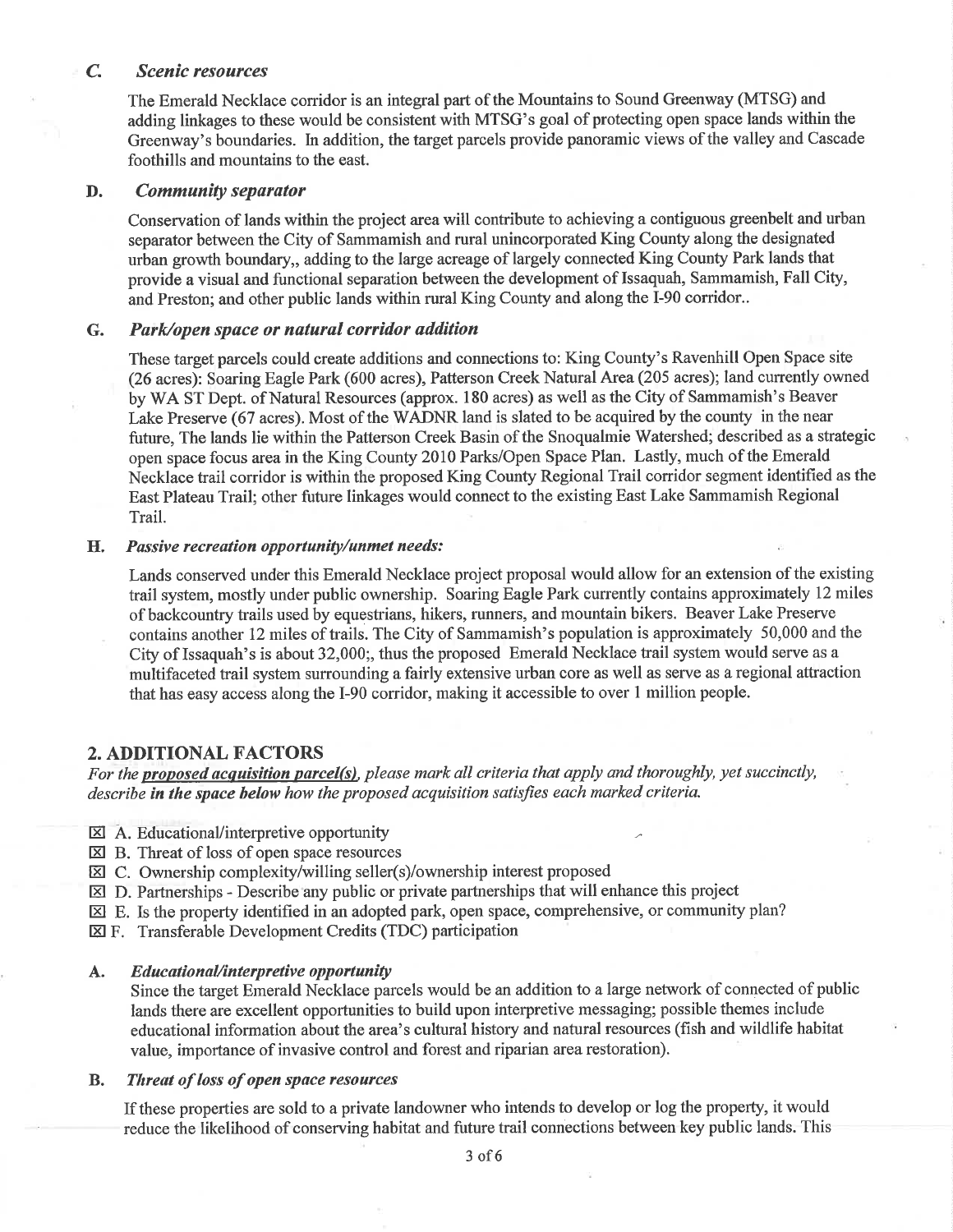project area is a critical section of the remaining 20% of "missing link" portion needed to be preserved in order to complete the Emerald Necklace trail network. The forest cover on the target parcels could be impacted and fragmented by clearing or development, impacting the riparian corridor for both Patterson and Evans Creeks. Additionally, the target properties contain significant wetlands.

#### C. Ownership complexity/willing seller(s)/ownership interest proposed

The target properties have been an identified as priorities for acquisition since the King County Parks acquired Soaring Eagle Park (formerly known as Section 36 Regional park) in 1993 and developed the first Master Plan in 1997. The attorney representing Greenbird LLC, the owner of the propefty, contacted King County in late 2014 to inquire about the County's interest in acquiring the property and granted permission so staff could inspect the parcels. Title work and an appraisal have been ordered and the appraisal is scheduled to be completed in mid to late April 2015. The owner has expressed initial willingness to phase the sale of all 8 parcels over the next couple of years.

#### D. Partnershíps

This project involves a partnership between King County, the City of Sammamish, Sammamish Friends, Issaquah Alps Trail Club and the Mountains to Sound Greenway. Sammamish Walks and Sammamish Backyard Wildlife Habitat are also project supporters. In 2014 the City of Sammamish City Council expressed initial support of \$50,000 to match grant funds to further advance this initiative and has expressed some initial interest in partnering with King County in applying for future CFT funding to support acquisition of lands and easements. The City recently notified King County that they have earmarked \$250,000 to support this project's vision. The City of Sammamish owns some of the connecting links in the Emerald Necklace corridor (Evans Creek Preserve, a portion of Soaring Eagle Park, Beaver Lake Preserve, Trossachs Boulevard Trail Easement, and various other trail and open space segments).

#### E. Is the properly ídentijied in an adopted park, open spøce, comprehensive, or community plan?

Both the King County Comprehensive Plan (KCCP) and the 2004 King County Parks, Trails, Natural Areas and Open Space Plan (Park Plan) contain policies that direct acquisition, planning, and stewardship of King County Parks. The acquisition of these parcels is consistent with the following policies:

Park Plan Policies (Policy F-l01 PAD 117) direct Parks to:

- . be a regional provider of open spaces with a major focus on systems of open space corridors that conserve natural resources and provide recreation, education and interpretive opportunities, fish and wildlife habitat and scenic beauty,
- have a regional trail network that offers recreation options and migration corridors for wildlife,
- focus regional open space efforts on the natural watershed systems and regional systems such as the wildlife habitat network and Mountains to Sound Greenway,

The Parks, Recreation and Open Space Chapter (Ch. 6) of the 2012 KCCP states:

- . Open space sites should be acquired when identified in the King County Park, Recreation, and Open Space Plan.. .to protect contiguous tracts of working resource lands or ecological resources. (Policy P-119)
- . KC Parks should facilitate educational and interpretive programs that further the enjoyment, understanding and appreciation of the natural, cultural and recreational resources. (P-105)
- King-County-will-preserve-wildlife-corridors-and-riparian-habitat-as-well as open space-areas-separating Urban and Rural Areas as part of its open space system. (P-103)
- King County will continue to provide and manage a backcountry trail system on its lands in collaboration with other public and private landholders. (P-108)
- Trails should be acquired when identified in King County Trails Plans, the Regional Trails Needs Report or when identified as part of a regional community trail network. (P-120)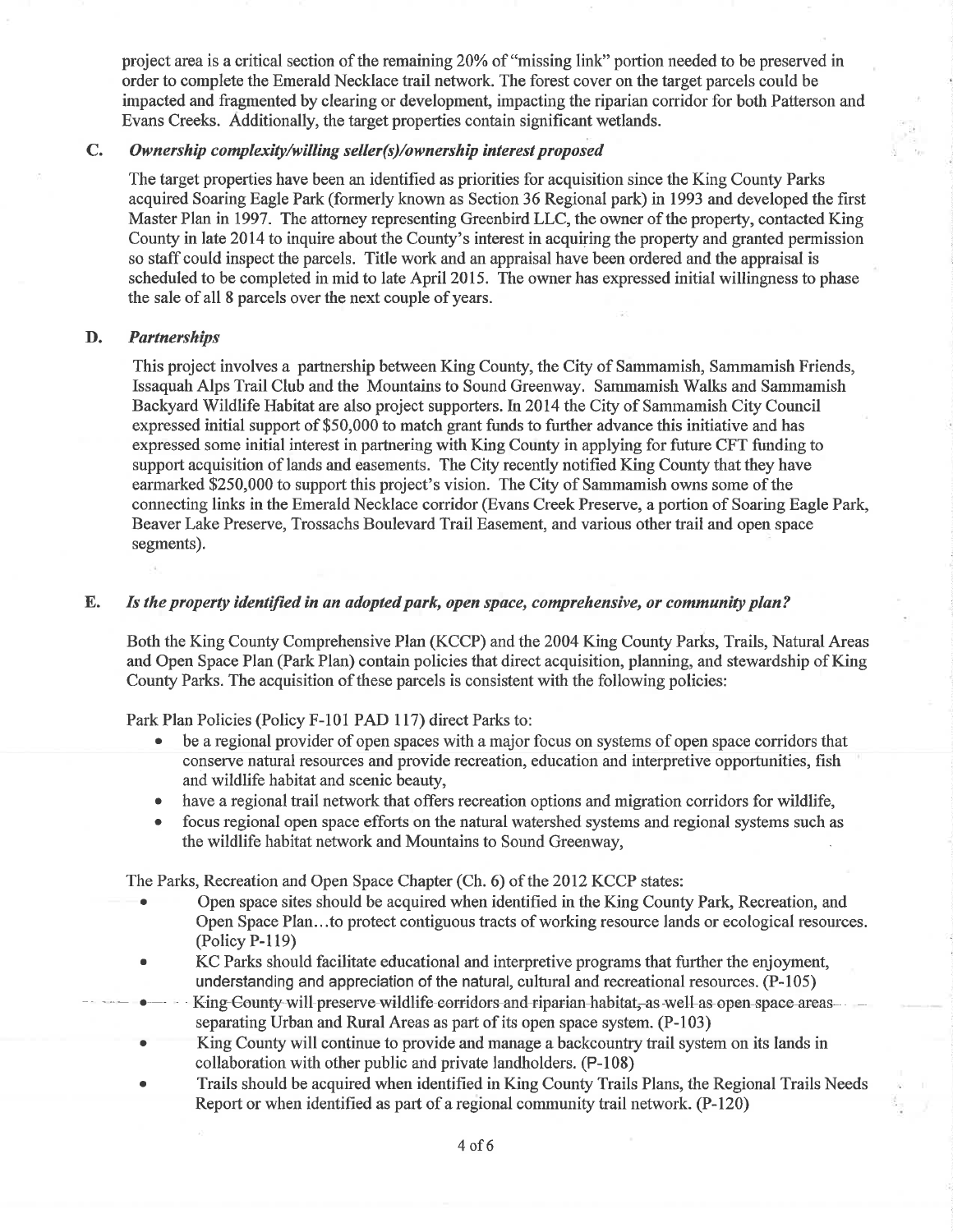#### F. Trønsferable Development Credits (TDC) participation

The proposed project target is located in an a 700+ acre area of rural forests and pasturelands within the Patterson Creek watershed near the City of Sammamish that has been designated at TDR "sending site" under a 2011 TDR agreement between King County and the City of Sammamish.

#### 3. STEWARDSHIP AND MAINTENANCE

How will the property be stewarded and maintained? Does the property lend itself to volunteer stewardship opportunities? How will ongoing stewardship and maintenance efforts befunded?

This properly would be an addition to an existing KC Park site, thus stewardship would primarily involve the expansion of work already carried out by KC Parks staff funded by the Parks Levy. In addition, several user groups would likely be interested and willing to support and assist with site monitoring, restoration and trail construction and maintenance projects through volunteer events, and via the Park Adopt- a-Park and Park Ambassador Programs. Groups that have participated in the types of stewardship activities on adjacent lands include the Washington Trails Association, Issaquah Alps Trail Club, Evergreen Mountain Bike Alliance Mountains to Sound Greenway, and equestrian groups (Backcountry Horsemen and the Sammamish Saddle Club).

#### 4. PROJECT BUDGET

| 1) TOTAL CFT APPLICATION AMOUNT <sup>a</sup>        |      | $\parallel$ CFT: \$750,000 |
|-----------------------------------------------------|------|----------------------------|
| <b>2) TOTAL PEL APPLICATION AMOUNT</b> <sup>o</sup> | PEL: | \$750.000                  |

 $\alpha_A^2$ dllowable CFT acquisition costs (Ordinance 14714): The disbursement of funds shall be made only for capital project expendítures that include costs of acquiring real property, including interests in real property, and the following costs: the cost of related relocation of eligible occupants, cost of appraisal, cost of appraisal review, costs of title insurance, closing costs, pro rata real estate taxes, recording fees, compensating tax, hazardous waste substances reports, directly related staff costs and related legal and administrative costs, but shall not include the cost of preparing applications for conservation futures funds.  ${}^{\text{b}}$ King County projects only, if applicable.

Estimation of property value:

Briefly note how land values have been estimated (i.e., appraisal, property tax assessment, asking price, Ietter of value or other means).

| <b>PROJECT COSTS</b>                                                                           | <b>ESTIMATED DOLLAR AMOUNT OR RANGE</b> |  |  |
|------------------------------------------------------------------------------------------------|-----------------------------------------|--|--|
| Total property interest value                                                                  | \$1,475,000                             |  |  |
| Title and appraisal work (Appraisal and title work<br>being funded with 2015 Parks Levy funds) | See note to left                        |  |  |
| Closing, fees, taxes                                                                           | 15,000                                  |  |  |
| Relocation                                                                                     | N/A                                     |  |  |
| Hazardous waste reports                                                                        | N/A                                     |  |  |
| Directly related staff, administration and legal costs                                         | 10,000<br>S.                            |  |  |
| <b>Total Project Costs (CFT and other funds)</b>                                               | \$1,500,000                             |  |  |

| <b>MATCHING FUNDS: Existing Sources</b><br>$\vert$ (CFT can only provide a maximum of 50% of anticipated $\vert$<br>project costs) | <b>DATE</b><br>(Expended or Committed) | <b>DOLLAR AMOUNT</b><br>(Expended or Committed) |
|------------------------------------------------------------------------------------------------------------------------------------|----------------------------------------|-------------------------------------------------|
|------------------------------------------------------------------------------------------------------------------------------------|----------------------------------------|-------------------------------------------------|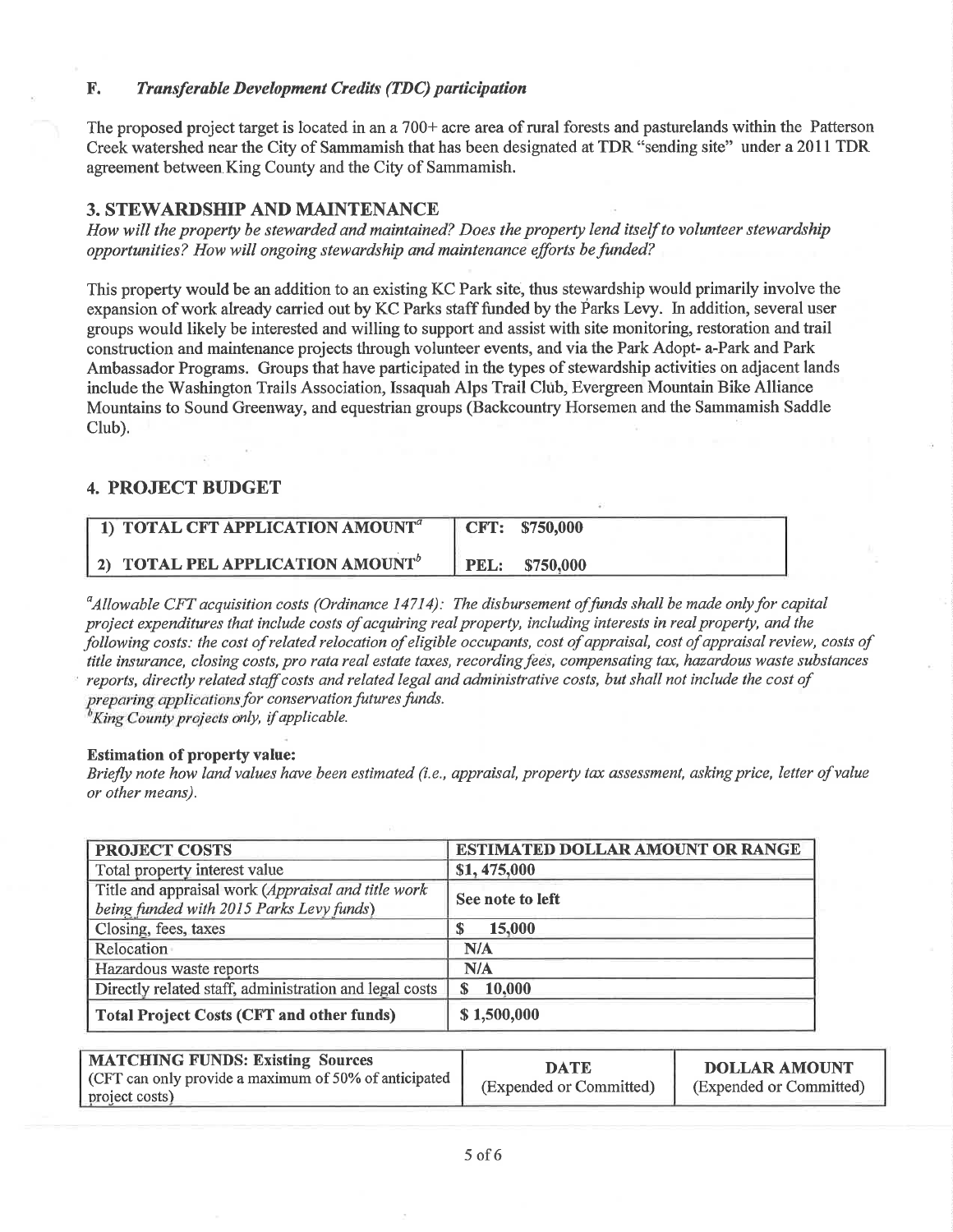| <b>Total CFT Funds Previously Received</b><br><b>This Project</b>                                                                                                                                                                                        | 2015 Parks Levy | \$25,000 |
|----------------------------------------------------------------------------------------------------------------------------------------------------------------------------------------------------------------------------------------------------------|-----------------|----------|
| <b>Total Matching Funds and Past CFT Funds</b><br><b>Currently Identified</b>                                                                                                                                                                            | 2015 Parks Levy | \$25,000 |
| <b>NOTE:</b> The City of Sammamish has \$250,000<br>earmarked for the Emerald Necklace project but has<br>not finalized their decision about use of those funds.<br>They may use those funds for future acquisition or<br>development grant application. |                 |          |
| <b>Unidentified Remaining Match Need</b>                                                                                                                                                                                                                 | N/A             |          |

Unidentified remaining match need: What funds are anticipated and what is the time frame?

Please briefly discuss how the unidentified remaining match need above will be met.

# 5. IN-KIND CONTRIBUTIONS FROM PARTNERSHIPS

| <b>Brief Activity Description</b>                                                                                                                                                                                                                                                   | <b>Dollar Value of</b><br>In-kind<br><b>Contribution</b> | <b>Status</b><br>(Completed or Proposed) | <b>Activity Date Range</b><br>(Completion Date or Proposed<br>Completion Date) |
|-------------------------------------------------------------------------------------------------------------------------------------------------------------------------------------------------------------------------------------------------------------------------------------|----------------------------------------------------------|------------------------------------------|--------------------------------------------------------------------------------|
| Sammamish Friends, the primary<br>stakeholder advocacy group is<br>evaluating trail route options,<br>assessing needs for easement/fee<br>acquisitions and conducting<br>public outreach to garner support<br>for this project. They also have<br>capacity to do some fund raising. | <b>TBD</b>                                               |                                          |                                                                                |
| Mountains to Sound Greenway<br>has provided some initial<br>assistance to Sammamish<br>Friends and King County by<br>creating maps to support initial<br>feasibility work and trail<br>assessment efforts.                                                                          | TBD                                                      |                                          |                                                                                |
| <b>TOTAL</b>                                                                                                                                                                                                                                                                        | <b>TBD</b>                                               |                                          |                                                                                |

## 6. ATTACHED MAPS (Two maps are now required: 1) site map and 2) general location map; you may also include one additional map, aerial photo or site photo)

8 1/2 x 11" maps are preferred, but 11 x 17" is acceptable if folded and hole-punched for insertion into a three-ring binder.

Site Map that shows the following:

- Each parcel proposed for acquisition in yellow or distinct shading and an indication of any parcel proposed for less than fee simple acquisition, such as a conservation easement;
- Location of any proposed development to the site such as parking, trails or other facilities;
- Location of any proposed site restoration;
- Existing adjacent public (local, state or federal) parks or open spaces labeled and shown in dark green or distinct shading. Location Map that shows the following:
- Other permanently protected open spaces (private, non-profit, institutional, etc.) shown in light green or distinct shading;
- Major water courses such as creeks, rivers, lakes or wetlands;
- Major roads, arterial roads or regional trails.
- Map scale: This map should show approximately a ten-mile radius around the proposed acquisition(s).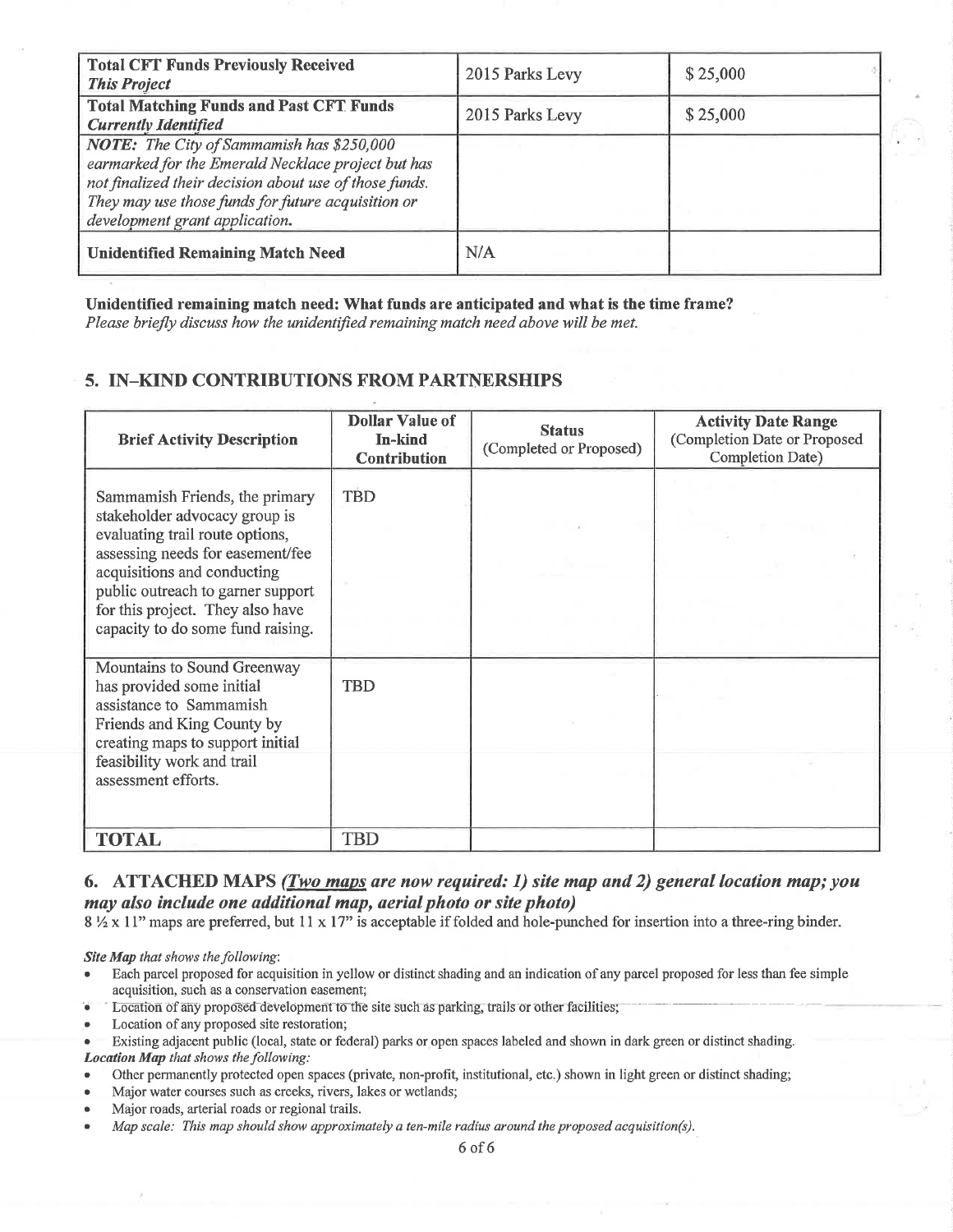